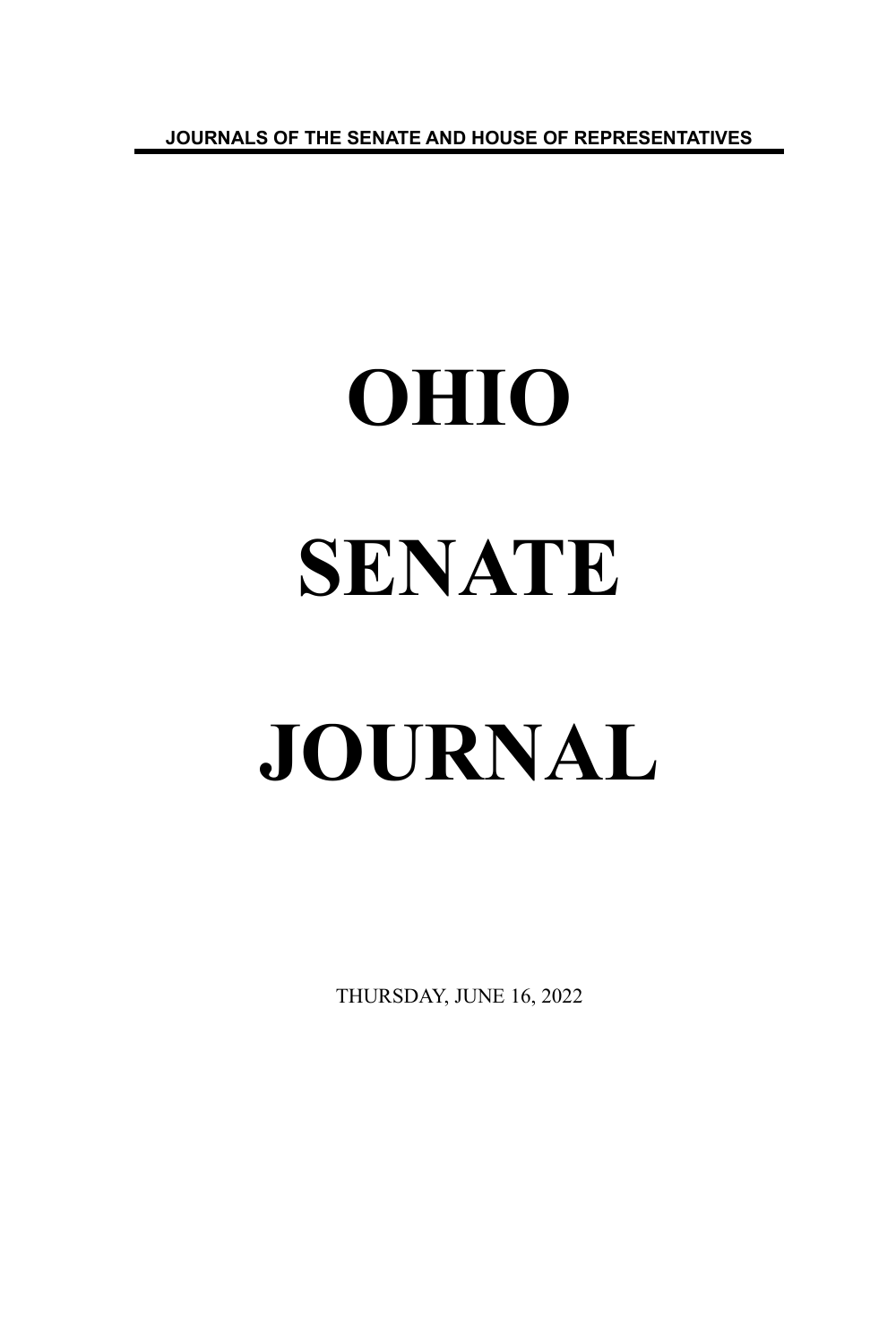# ONE HUNDRED FIFTY-NINTH DAY Senate Chamber, Columbus, Ohio **Thursday, June 16, 2022, 9:30 a.m.**

The Senate met pursuant to adjournment.

The journal of the last legislative day was read and approved.

## **OFFERING OF RESOLUTIONS**

Pursuant to Senate Rule No. 54, the following resolutions were offered:

# **S. R. No. 375** - Senator Dolan.

Honoring Katie Clute as a 2022 Division I State Track and Field Champion.

## **S. R. No. 376** - Senator O'Brien.

Honoring Caleigh Richards as a 2022 Division III State Track and Field Champion.

#### **S. R. No. 377** - Senator O'Brien.

Honoring Megan Hipple on winning the 2022 Division III State 3200 meter Championship title.

#### **S. R. No. 378** - Senator O'Brien.

Honoring Connor Boland on winning a 2022 Division I State Track and Field Championship.

#### **S. R. No. 379** - Senators O'Brien, Cirino.

Honoring the Chardon High School baseball team as the 2022 Division II State Champion.

#### **S. R. No. 380** - Senator Kunze.

Honoring Jack De Francesco on winning the 2022 Division I State Championship in the pole vault.

#### **S. R. No. 381** - Senator Martin.

Honoring Morgan Monesmith as a 2022 Division I State Track and Field Champion.

#### **S. R. No. 382** - Senator Huffman, S.

Honoring the Troy Country Club on its One Hundredth Anniversary.